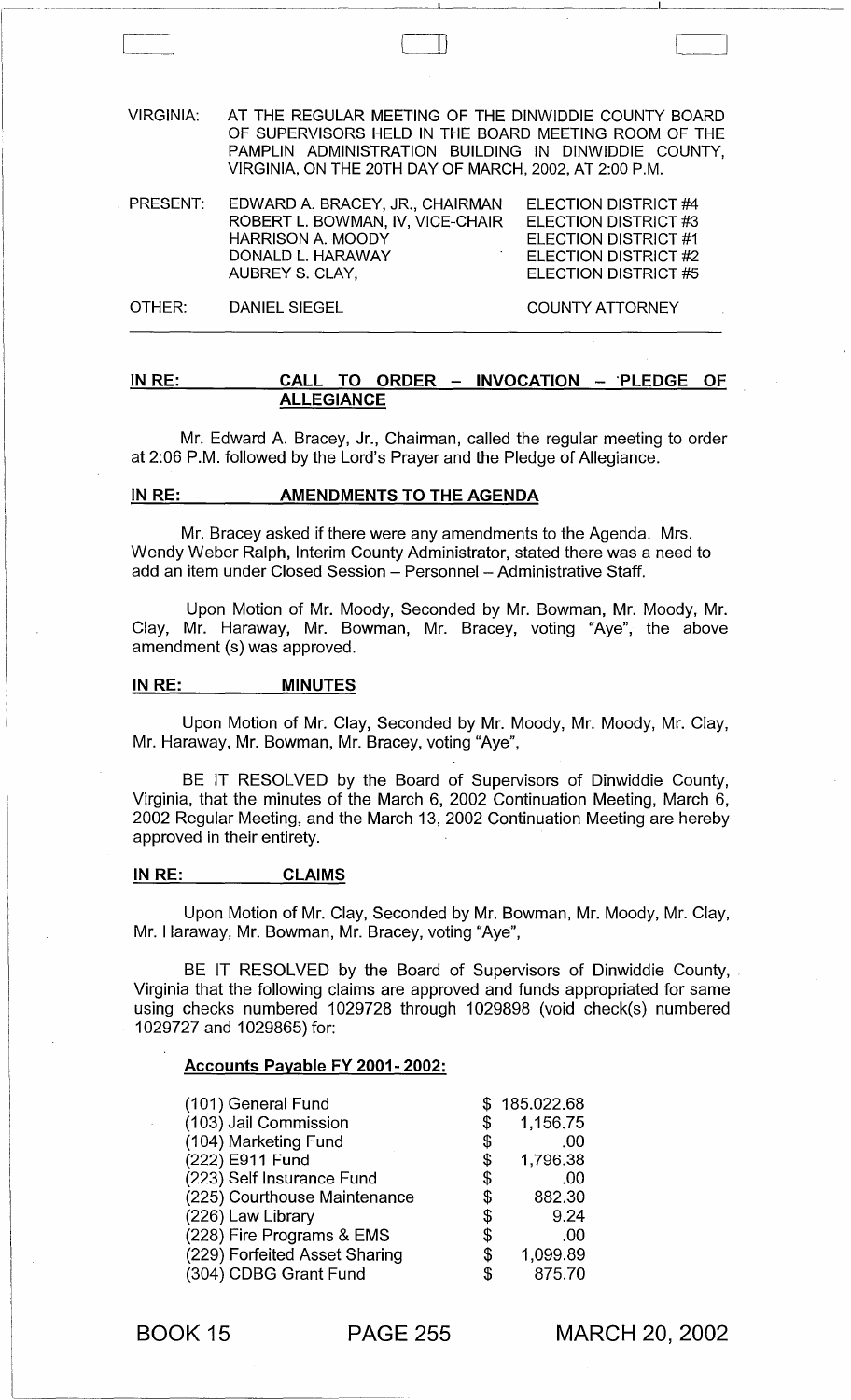|                           | (305) Capital Projects Fund |
|---------------------------|-----------------------------|
| (401) County Debt Service |                             |

\$ 135.539.95 \$ 85,278.99

# TOTAL \$411,661.88

# IN RE: DINWIDDIE ELEMENTARY SCHOOL RENOVATION PROJECT - REQUISITION NUMBER 37 (RESUBMITTED) (lDA1997A-TRANSFERRED PROCEEDS *-#1/28/02)*

Mrs. Ralph stated the following invoices were submitted last month and the recommendation is that the School Board pay the vendors from the School Fund. If there are sufficient funds when the Dinwiddie Elementary project is completed the invoices may be resubmitted for consideration by the Board.

| JAMES E. & ROBERT M. LEWIS | \$7,893.00 |
|----------------------------|------------|
| ELECTRONIC SYSTEMS, INC.   | 5,654.37   |

#### TOTAL REQUISITION #37

#### \$ 13,547.37

Upon Motion of Mr. Moody, Seconded by Mr. Clay, Mr. Moody, Mr. Haraway, Mr. Clay, Mr. Bowman, Mr. Bracey voting "Aye",

BE IT RESOLVED by the Board of Supervisors of Dinwiddie County, Virginia that Requisition Number 37 (IDA 1997A - Resubmitted - #1/28/02) in the amount of \$13,547.37 shall be paid from School funds until the Dinwiddie Elementary project is completed. If there are sufficient funds at that time the invoices may be resubmitted for consideration by the Board.

#### IN RE: DINWIDDIE ELEMENTARY SCHOOL PROJECT-REQUISITION NUMBER 39 (lDA1998A-TRANSFERRED PROCEEDS *-#2/20/02)*

Mrs. Ralph stated the following invoices are included in Payment Request Number 39 (IDA 1998A - Transferred Proceeds - #2/20/02):

| TRI-CITY OFFICE PRODUCTS, INC. | 377.58   |
|--------------------------------|----------|
| TRI-CITY OFFICE PRODUCTS, INC. | 556.23   |
| <b>WINDOWS 'N' WALLS</b>       | 4,350.08 |
| <b>SHELVING DIRECT</b>         | 3.593.75 |
| <b>JMJ CLEANING SERVICES</b>   | 750.00   |
| ELECTRONIC SYSTEMS, INC.       | 4,629.00 |
|                                |          |

#### TOTAL REQUISITION #39

\$ 14,256.64

Mrs. Ralph stated these invoices have been reviewed and approved by the Superintendent.

Upon Motion of Mr. Clay, Seconded by Mr. Haraway, Mr. Moody, Mr. Haraway, Mr. Clay, Mr. Bowman, Mr. Bracey voting "Aye",

BE IT RESOLVED by the Board of Supervisors of Dinwiddie County, Virginia that Requisition Number 39 (IDA1998A - Transferred Proceeds- #2/20102 in the amount of \$14,256.64 be approved and funds appropriated for CIP expenses from the Dinwiddie Elementary School Project Account.

# IN RE: DINWIDDIE ELEMENTARY SCHOOL PROJECT-REQUISITION NUMBER 40 (IDA1998A-TRANSFERRED PROCEEDS *-#3/7/02)*

Mrs. Ralph stated the following invoices are included in Payment Request Number 40 (IDA1998A - Transferred Proceeds - #3/7/02):

BOOK 15 **PAGE 256** MARCH 20, 2002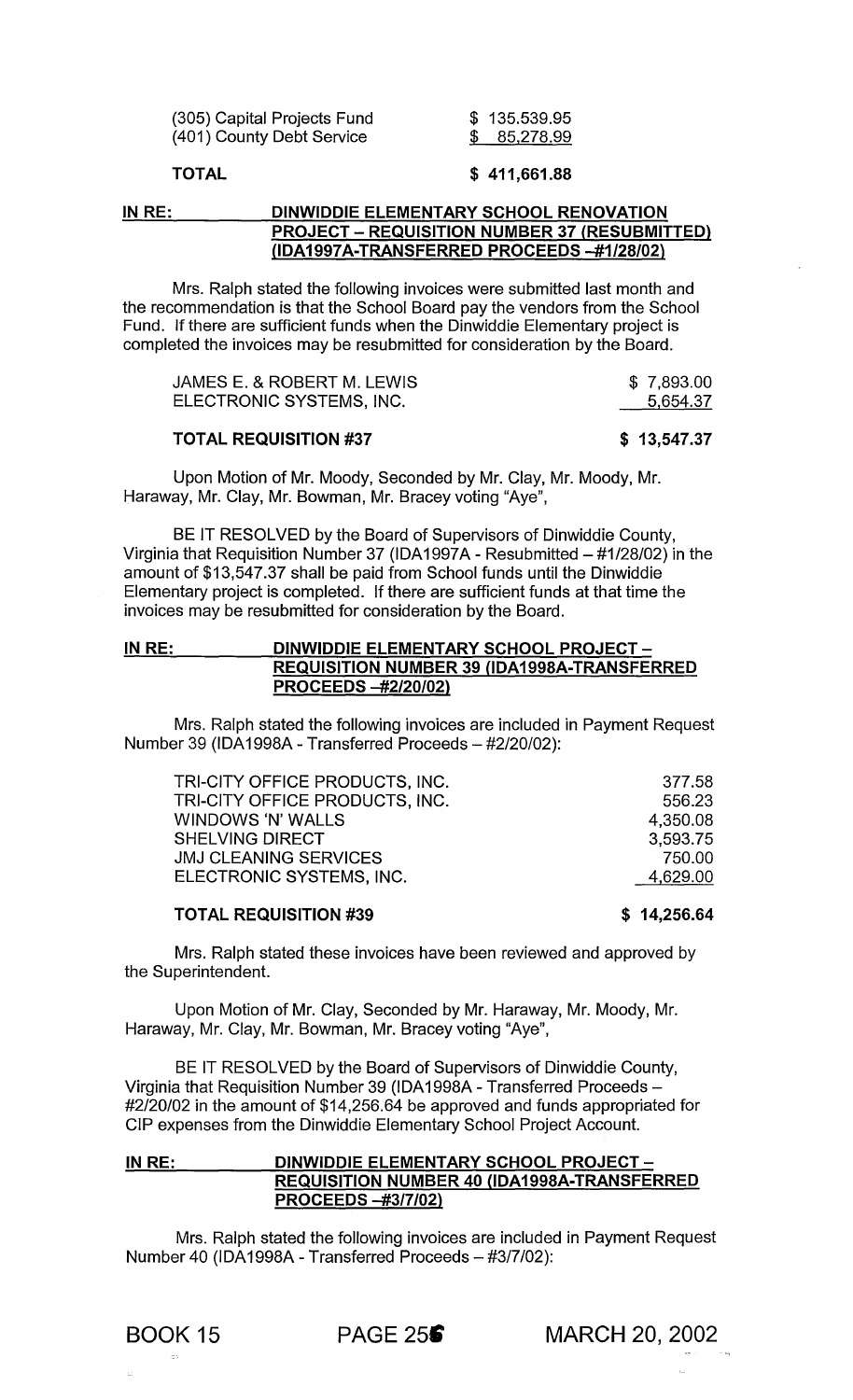#### SHELVING DIRECT **SHELVING** DIRECT

TOTAL REQUISITION #40 \$579.63

Mrs. Ralph stated these invoices have been reviewed and approved by the Superintendent.

 $\Box$ 

Upon Motion of Mr. Haraway, Seconded by Mr. Clay, Mr. Moody, Mr. Haraway, Mr. Clay, Mr. Bowman, Mr. Bracey voting "Aye",

BE IT RESOLVED by the Board of Supervisors of Dinwiddie County, Virginia that Requisition Number 40 (IDA 1998A - Transferred Proceeds - #3/7/02 in the amount of \$579.63 be approved and funds appropriated for CIP expenses from the Dinwiddie Elementary School Project Account.

# IN RE: DINWIDDIE ELEMENTARY SCHOOL PROJECT -REQUISITION NUMBER 41 (lDA1998A-TRANSFERRED PROCEEDS -#3/11/02)

Mrs. Ralph stated the following invoices are included in Payment Request Number 40 (IDA1998A - Transferred Proceeds - #3/11/02):

| SANDS, ANDERSON, MARKS, & MILLER |  | 828.50 |
|----------------------------------|--|--------|
|----------------------------------|--|--------|

#### TOTAL REQUISITION #41 \$ 828.50

Mrs. Ralph stated these invoices have been reviewed and approved by the Superintendent.

Upon Motion of Mr. Haraway, Seconded by Mr. Clay, Mr. Moody, Mr. Haraway, Mr. Clay, Mr. Bowman, Mr. Bracey voting "Aye",

BE IT RESOLVED by the Board of Supervisors of Dinwiddie County, Virginia that Requisition Number 41 (IDA1998A - Transferred Proceeds -#3/11/02 in the amount of \$828.50 be approved and funds appropriated for CIP expenses from the Dinwiddie Elementary School Project Account.

#### IN RE: CITIZEN COMMENTS

The following citizen(s) signed up to comment.

- 1. Michael W. Bratschi, 23500 Cutbank Road, McKenney, Virginia, came before the Board with the following concerns:
	- a. He was not clear about the response from the County Attorney regarding the State Code citing the Board's ability to usurp authority over elected officials in the County.
	- b. Uttering on County roads and laws not being addressed by Sheriff's Department.
	- c. Being cut-off when addressing the School Board during public comment period.
- 2. Reverend Kelly Hepler, 10426 Cutbank Road, Mckenney, Virginia, came before the Board commenting on an article that appeared in the Dinwiddie Monitor and Dinwiddie County's youth is above the national average for drug and alcohol abuse. Reverend Kelly stated he would be glad to help in any way he could with the youth in the County. He requested that the Board move their meetings from Wednesdays to another day after 6:00 P.M. because most people have day jobs.

INRE: SPECIAL ENTERTAINMENT PERMIT REQUEST -NATIONAL BIKERS ROUNDUP 25<sup>TH</sup> ANNIVERSARY -VIRGINIA MOTORSPORTS PARK

BOOK 15 PAGE 256 MARCH 20, 2002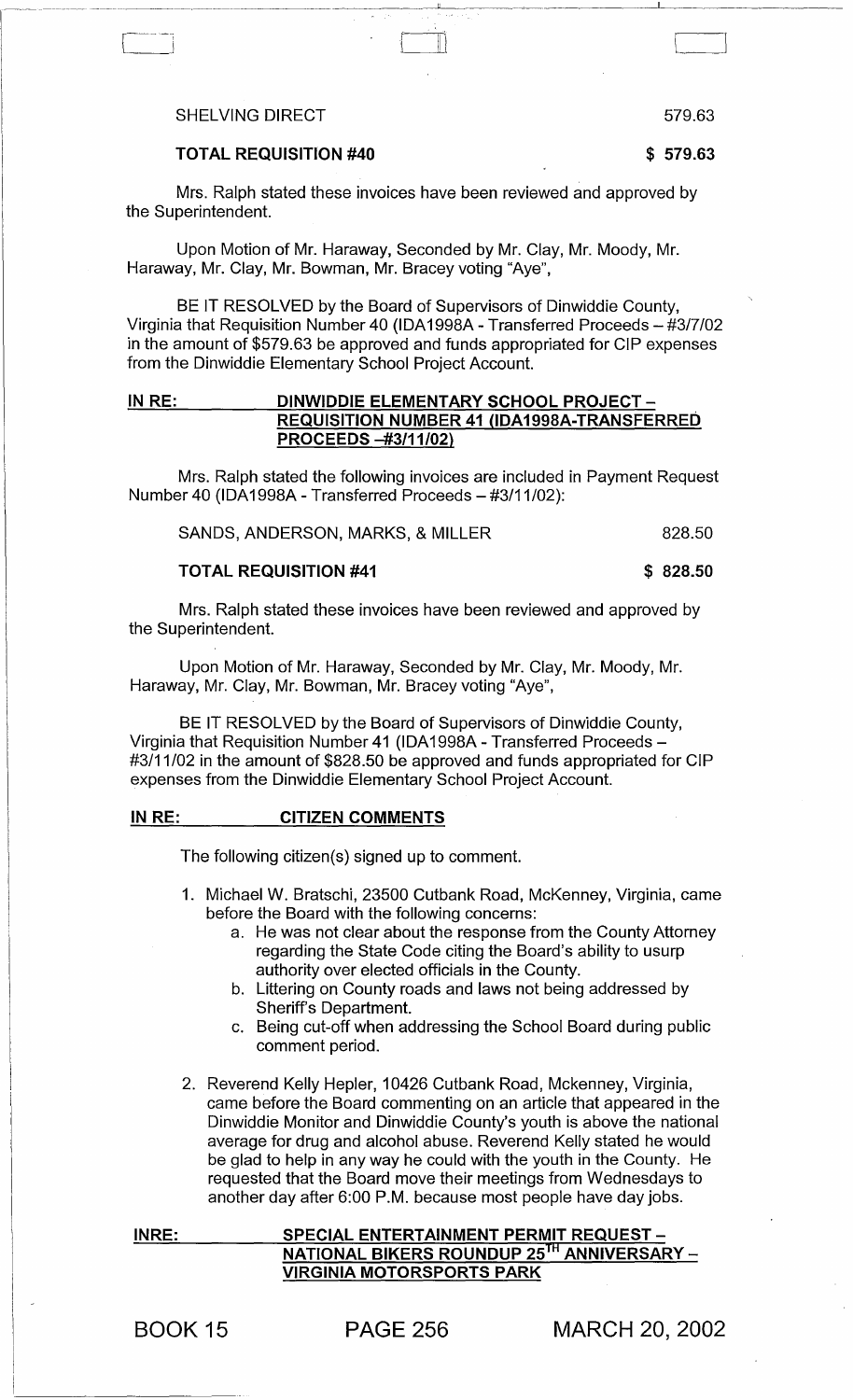Mrs. Ralph introduced Mr. Charles Talley, Chief Operating Officer for Commonwealth Motorcycle Consortium, Inc. and he is here to request a special entertainment permit for a new event to be held at the Virginia Motorsports Park.

Mr. Talley came forward and gave an overview of the organization. The National Bikers Roundup 25<sup>th</sup> Anniversary event is scheduled to be held the week of July 31, - August 4, 2002. Mr. Talley stated he had already met with Mrs. Ralph, Mr. Jolly and the Sheriffs Department to find out what the requirements were for the permit. The security will be tight and no weapons will be allowed in the park whatsoever. A call center will be set up at the park and no noise will be permitted after 11 :00 P.M. for any reason. Mr. Talley stated he would be holding a meeting with the families who live in close proximity of the park and would be providing a phone number to call if they had any problems with anything during the event. He commented that he would be submitting the application for the permit by the end of the month.

# IN RE; ADELPHIA CABLE - STATUS OF UPGRADE - MR. LUKE MATTHEWS

Mr. Luke Matthews came forward stating the upgrade of Adelphia's cable system serving the Dinwiddie County area is nearing completion. One of the final steps is the switch over of the customer's line from the old system to the new fiber optic system, which should be completed by June 1st.

All 150 miles of our new system will be subdivided into pockets that we call nodes. Each of the nodes serves from one to two miles of cable plant. On the day a node area is cut over to the new system, splicing must be done on nearly every pole in that node area. This will cause a service interruption in that area only; however, depending on the particular location, the interruption may last from a few hours to several hours. This process should affect every customer only once. This will be on the day their node area is cut over. Depending on the layout, crews will be cutting over from one to three nodes per day.

Once the entire system is cut over in July, we will have the capability to add new channels and services. He provided the Board with the list of the new proposed services and channels, which will be offered to Adelphia customers.

The Board asked if any new locations would be added to the service areas. Mr. Matthews responded one new subdivision on River Road has been added in the service area. He commented he was not certain if any other areas were being added for new service but he find out and let them know.

# IN RE: VDOT - REPORT

Mr. Richard Caywood, Resident Engineer, Virginia Department of Transportation, came forward and presented the following update:

- 1. Rt. 623 Signal Crossings completed
- 2. Rt. 226 intersection with Rt. 1 Curb replacement work being done
- 3. Rt. 460 from Sutherland to Amelia line Speed study completed shows average speed is 61 MPH and some warning signs will be installed at Rt. 708
- 4. VDOT's annual meeting to prioritize items already in the plan John Tyler Community College April 10, 2002 at 10:00 A.M. - Important that County have representation - Rt. 460 Corridor Study

#### IN RE: CONVEYANCE OF 2.28 ACRES - AIRPORT ENTRANCE

Mrs. Ralph stated we received the deed from the Dinwiddie Airport Authority today. This deed conveys 2.28 acres to the County for the new access

BOOK 15 PAGE 257 MARCH 20, 2002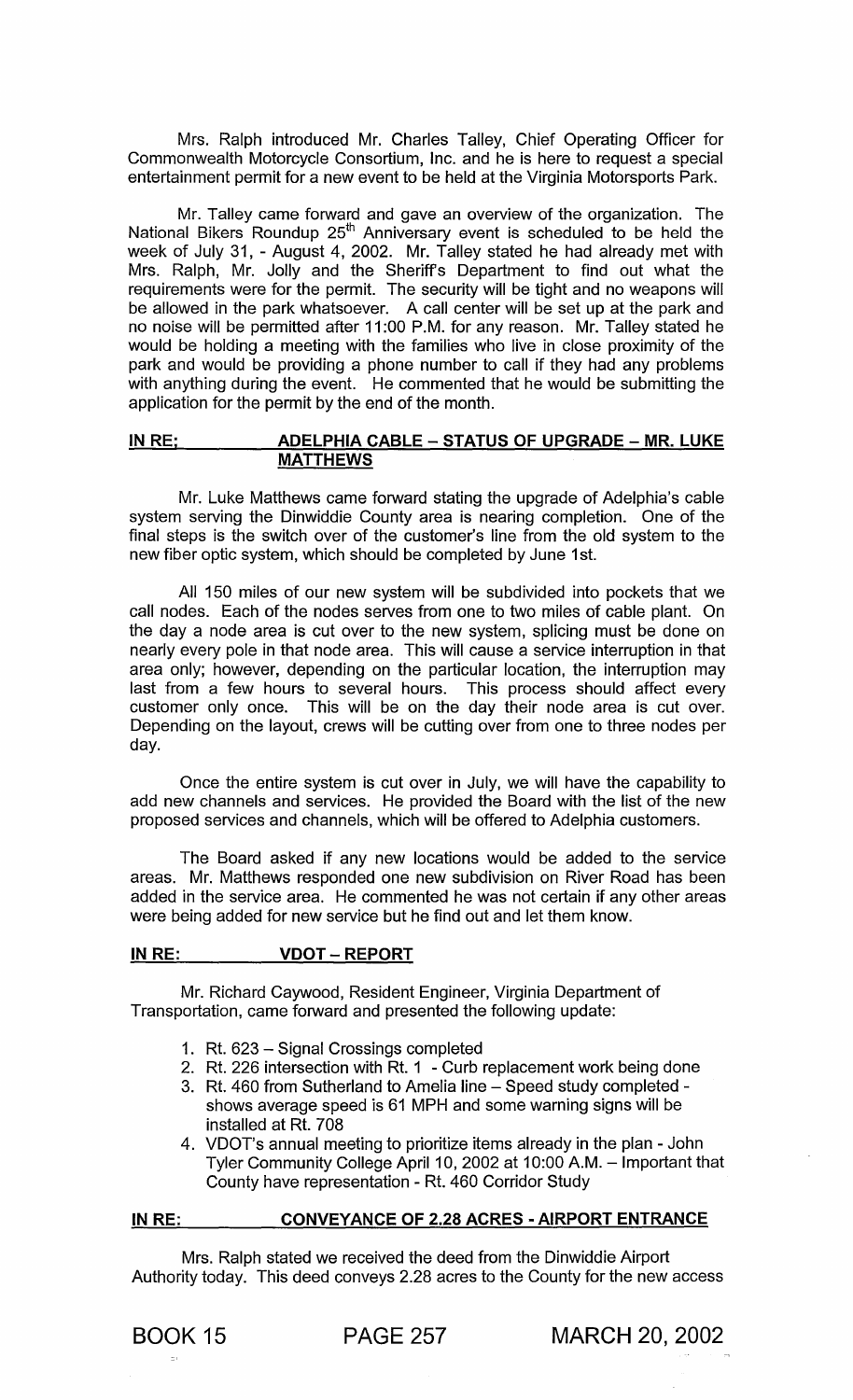road off U.S. Route 460. The County will then turn it over to VDOT so it can be taken into the State Highway System, after it is approved. The reason the deed is critical and needs to' be done today is because it has to be recorded before the State will release the reimbursement to the Airport Authority. She requested authorization for the Chairman to sign the deed and issue a check for the recording fees.

 $\Box$ 

Mr. Bowman suggested that covenants and or restrictions be placed on the land to make certain the entrance road is kept up to standards. Mr. Caywood stated he wasn't sure if the county could place any restrictions on the easements or not. He commented he would run the language by VDOT's right-of-way department just to see what, if anything can be done. Mrs. Ralph stated she would have legal counsel take a look at it too. But if the Board would take action today it would expedite the process pending the outcome.

Upon Motion of Mr. Moody, Seconded by Mr. Bowman, Mr. Moody, Mr. Haraway, Mr. Clay, Mr. Bowman, Mr. Bracey voting "Aye",

BE IT RESOLVED by the Board of Supervisors of Dinwiddie County, Virginia that the Chairman is authorized to sign the deed for a right-of-way easement for the new Airport access road contingent upon researching the legality of placing restrictions on the right-of-way before the deed is recorded.

#### IN RE: COMMISSIONER OF THE REVENUE - REPORT

Mrs. Deborah M. Marston, Commissioner of the Revenue, was not present.

# IN RE: TREASURER

Mr. William E. Jones, Treasurer, came forward and stated he had nothing new to report to them. He presented his report for the month of February 2002.

### IN RE: APPROVAL OF INVESTMENT POLICY - TREASURER

Mr. Jones commented he had provided the Investment Policy in their packet. He requested the Board's approval of the policy.

Mr. Haraway questioned the process Mr. Jones followed for bidding out the renewal of investment instruments.

Upon Motion of Mr. Bowman, Seconded by Mr. Moody, Mr. Moody, Mr. Haraway, Mr. Clay, Mr. Bowman, Mr. Bracey voting "Aye",

BE IT RESOLVED by the Board of Supervisors of Dinwiddie County, Virginia that the investment policy as presented by the Treasurer is approved.

#### IN RE: COMMONWEALTH ATTORNEY - REPORT

Mr. T. O. Rainey, III, Commonwealth Attorney, came forward stating he had nothing to report, but would answer any questions the Board may have. Mr. Rainey requested that the County Attorney submit a proposed amendment to the County Code to reflect the new vehicle code adopted by the State effective July 1,2002.

# IN RE: SHERIFF'S DEPARTMENT - REPORT

Sheriff Samuel Shands came forward presenting his report for the month of February 2002.

1. Reported that the jail looks great. He thanked Mr. Donald Faison for the wonderful job. He invited the Board over to take a look at it.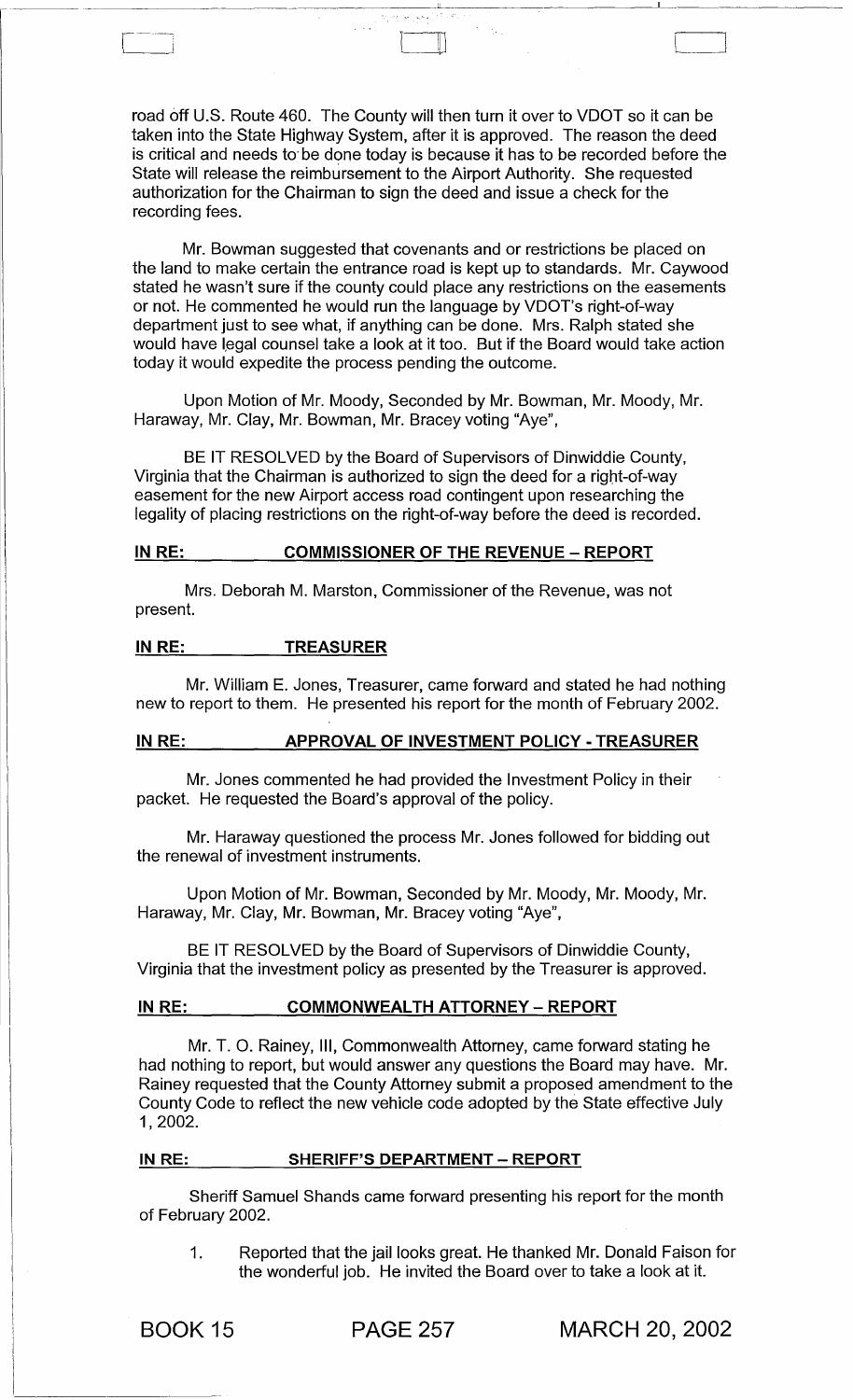# IN RE: ADDITIONAL APPROPRIATION FOR HOUSING INMATES

Mrs. Ralph stated if you recall we had a discussion about the need for an additional appropriation to cover the expense for housing inmates at the Southside Regional Jail during the recent jail renovation. That amount is \$25,290. We also discussed the need to keep four (4) inmates at that facility for the remainder of the fiscal year while Staff investigates other alternatives. That cost would not exceed \$11,000, making a total additional appropriation of \$36,290 from the undesignated fund balance.

Upon motion of Mr. Moody, seconded by Mr. Bowman, Mr. Moody, Mr. Clay, Mr. Haraway, Mr. Bowman, Mr. Bracey voting "Aye",

BE IT RESOLVED by the Board of Supervisors of Dinwiddie County, Virginia that the additional appropriation to cover the expense for housing inmates at the Southside Regional Jail in the amount of \$36,290 is approved and funds appropriated from the undesignated fund balance.

#### IN RE: BUILDING INSPECTOR - REPORT

Mr. Dwayne H. Abernathy, Building Inspector came forward presenting his report for the month of February 2002.

## IN RE: **ANIMAL WARDEN - REPORT**

Mr. Steven R. Beville, Animal Warden, came forward presenting his monthly update for February 2002. He commented he also visited Powhatan and took a look at the plans for the proposed shelter there.

# IN RE: DIRECTOR OF PLANNING - REPORT

Mr. David S. Thompson, Zoning Administrator/Senior Planner came forward and stated Mr. William C. Scheid, Director of Planning, is at the Tobacco Commission meeting, but the monthly report was provided in the packets. He commented if the Board had any questions he would be happy to get an answer and report back to them. He introduced Mr. Phillip Harris, the new Code Enforcement Officer.

# IN RE: ZONING ADMINISTRATOR/SENIOR PLANNER REPORT

Mr. David S. Thompson, Zoning Administrator/Senior Planner came forward and presented his February 2002 monthly report.

# IN RE: SOCIAL SERVICES - REPORT

Ms. Peggy McElveen came forward stating she had nothing to report this month. She commended Mr. Byron Walker and Mr. Zeke Bolling for their hard work and help in keeping their building clean.

# INRE: RECESS

Mr. Bracey called for a recess at 3:34 P.M. The meeting reconvened at 3:40 P.M.

# IN RE: EDUCATIONAL FACILITY STUDY & ATTENDANCE ZONE REVISION -APPROVAL OF APPROPRIATION

Dr. Leland Wise. Superintendent of Schools, came forward and stated Basically he was here to review the RFP for the school facility and attendance zone study, which was presented to the Board. He commented he had Mr.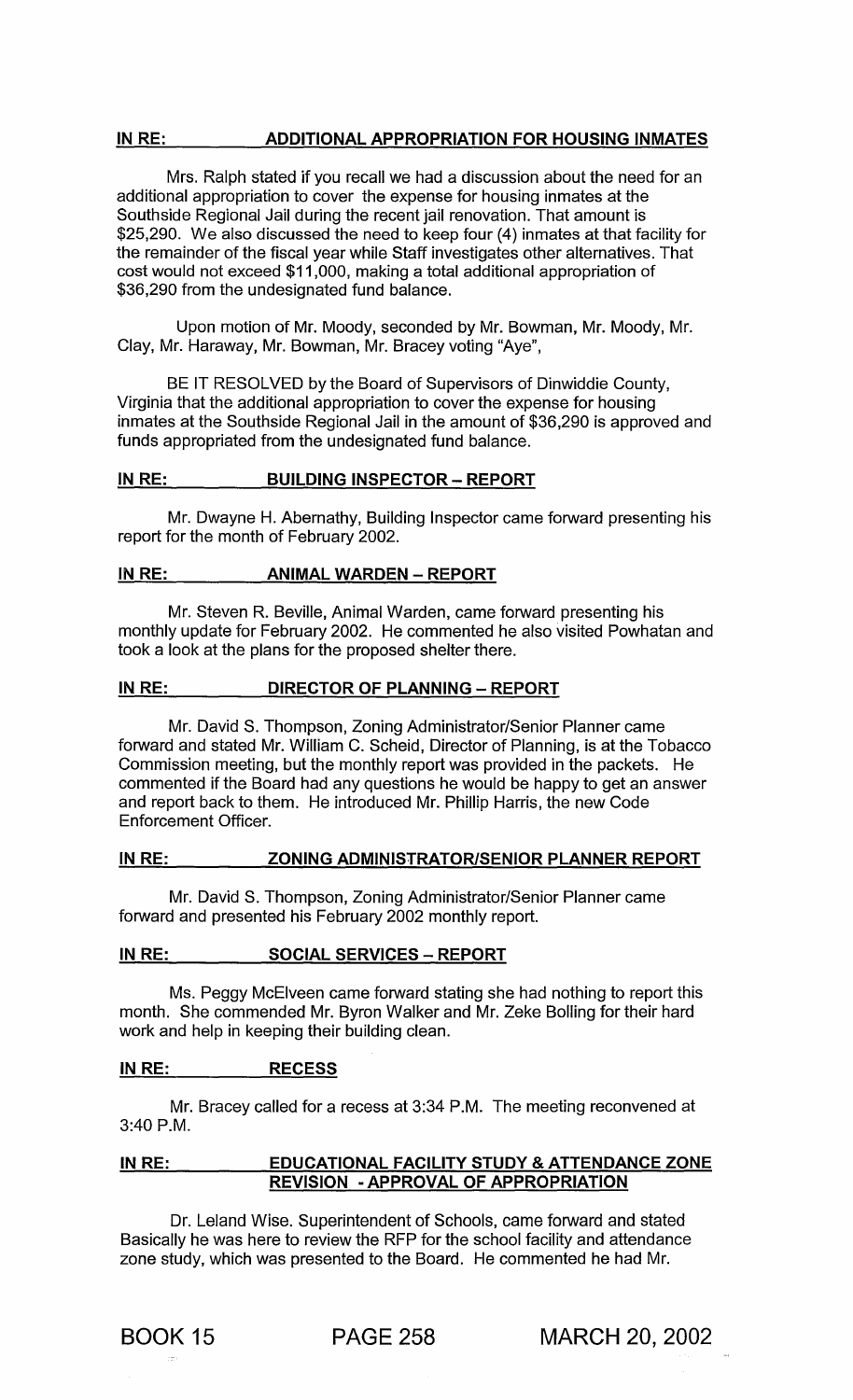Douglas Westmoreland here to answer any questions the Board might have regarding the study.

 $\mathbb{I}$  ,  $\mathbb{I}$ 

-------~--------------

Mrs. Ralph stated based on the direction of the Board, Staff met with Dr. Wise and Mr. Westmoreland regarding the request from the School System for the Educational Facility Study and Attendance Zone Revision. As a result of that meeting Staff recommends approval of \$133,210 of the bond money for the study. The recommendation is based on those elements that would allow the School system to move forward with the Attendance Zone Revision. The remainder of the proposal would be delayed until the Board and citizens could see the results of the study and how the completion of the remainder of the study would be beneficial.

After a lengthy discussion between the Board members, Mr. Westmoreland, and Dr. Leland Wise, Mr. Haraway moved to appropriate \$133,210 of the bond money from the remaining school project funds for the study as recommended by the County Administrator and Staff.

The motion was seconded by Mr. Clay, Mr. Moody, Mr. Clay, Mr. Haraway, Mr. Bowman, Mr. Bracey voting "Aye",

BE IT RESOLVED by the Board of Supervisors of Dinwiddie County, Virginia that \$133,210 of the bond money from the remaining school project funds for the Educational Facility Study and Attendance Zone Revision is approved.

### IN RE: PARKS AND RECREATION - REPORT

Mr. Timothy C. Smith, Director of Parks and Recreation, stated he had provided the Board with his February 2002 monthly report.

#### IN RE: WASTE MANAGEMENT - REPORT

Mr. Dennis King, Director of Waste Management came forward to present his report for February 2002. Mr. King stated because of the nice weather he had added a  $2^{nd}$  shift for the week-end due to the extensive usage of the dumpsters. Hopefully that will help alleviate the litter problems around the County.

# IN RE: PUBLIC SAFETY OFFICER - REPORT

Mr. David M. Jolly, Public Safety Officer, was not present due to a hazmat call. His report was included in the Board Packet

# IN RE: APPOINTMENT - COMMUNICATIONS SUPERVISOR POSITION - MS. DENISE ABSHER

Upon motion of Mr. Haraway, seconded by Mr. Clay, Mr. Moody, Mr. Clay, Mr. Haraway, Mr. Bowman, Mr. Bracey voting "Aye", authorization is granted for Administration to appoint Ms. Denise Absher to the position of Communications Supervisor, at Grade 14, Step A at an annual salary of \$33,941, effective April 8, 2002.

# IN RE: AUTHORIZATION TO PAY CLAIM FOR FORD VOLUNTEER FIRE DEPARTMENT PUMPER TRUCK

Mrs. Ralph commented Mr. Jolly has an invoice he would like to have the Board approve also. The primer and pump on the 1987 Ford, E-One Pumper from Ford Volunteer Department has been repaired. The cost for the repair is \$13,841. He asked for approval to pay the invoice from line item 101-032200- 3310, Volunteer Fire capital line item budget.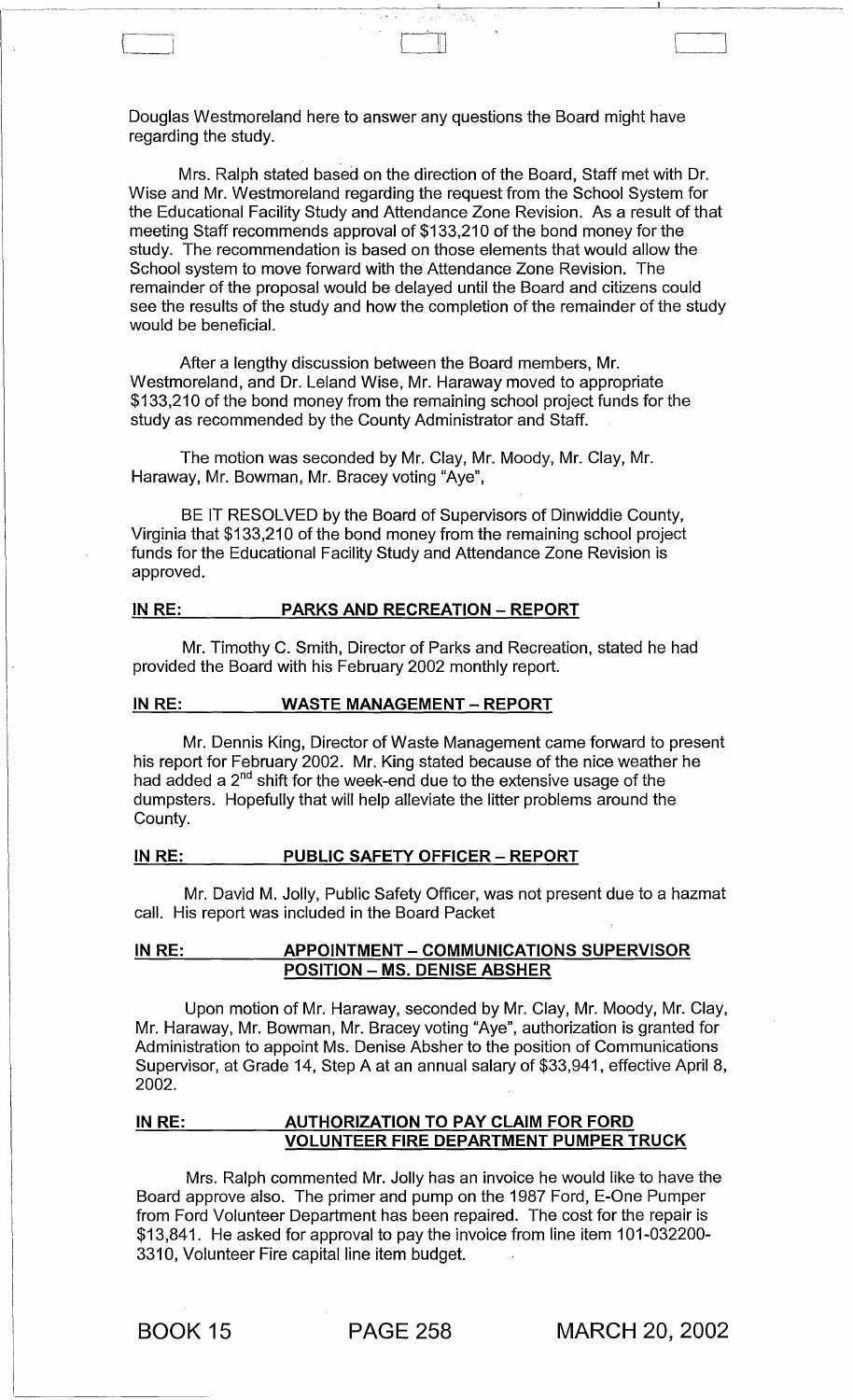Upon motion of Mr. Haraway, seconded by Mr. Clay, Mr. Moody, Mr. Clay, Mr. Haraway, Mr. Bowman, Mr. Bracey voting "Aye",

BE IT RESOLVED by the Board of Supervisors of Dinwiddie County, Virginia that the invoice in the amount of \$13,841 for repairs on the primer and pump on the 1987 Ford, E-One Pumper is approved and funds appropriated from the Volunteer Fire Department budget capital line item 101-032200-3310.

# IN RE: COUNTY ATTORNEY - REPORT

Mr. Daniel Siegel, County Attorney, came before the Board stating he checked on the Titanium taxation issue raised by Mr. Bowman and the County can separate the taxes on minerals and land. However, the severance tax issue is limited to coal and gas. He stated he would be glad to update the Board on litigation in Closed Session.

#### IN RE: BUILDINGS AND GROUNDS - REPORT

Mr. Donald Faison, Buildings and Grounds Superintendent, came forward and stated he provided his monthly update for February 2002 in the Board packages.

Mr. Faison presented the color selections for the floors, cabinets, and counter tops for the Public Safety Building. The Board had no objections to the selections.

#### IN RE: ARBITRAGE REBATE CALCULATIONS - CONTRACT AWARD

Mrs. Ralph stated it is time again to perform arbitrage rebate calculations for our bond issues that fall within the 5-year timeframe. The County and the School Board have 9 bond issues together. The following companies responded to our solicitation:

| COMPANY                          | <b>BID</b>                  | TOTAL    |
|----------------------------------|-----------------------------|----------|
| Trimble & Associates             | $$475/b$ ond issue $$4,275$ |          |
| Robinson, Farmer, Cox Associates | 1,150/bond issue            | - 10.350 |

Mrs. Ralph recommended Trimble & Associates since they are the low bidder and also because they performed the last calculations.

Upon Motion of Mr. Haraway, Seconded by Mr. Moody, Mr. Moody, Mr. Clay, Mr. Haraway, Mr. Bowman, Mr. Bracey, voting "Aye",

BE IT RESOLVED by the Board of Supervisors of Dinwiddie County, Virginia, that the County Administrator is authorized to proceed with the contract with Trimble & Associates to perform arbitrage rebate calculations for our bond issues that fall within the 5-year timeframe at a cost not to exceed \$4,275.

# IN RE: COUNTY AUDIT - AUTHORIZATION TO NEGOTIATE **CONTRACT**

Mrs, Ralph commented staff sent out seven and received two proposals for the County Audit contract. The two were from Robinson, Farmer, Cox Associates and Cherry, Bekaert & Holland.

The recommendation of the audit committee is to request authorization to negotiate a contract with Robinson, Farmer, Cox. Additional services will include: Landfill Assurance filing; school activity funds; GASB 34 conversion and an audit of each of our volunteer fire/ems departments. Mr. Clay stated the volunteer rescue squad should be included.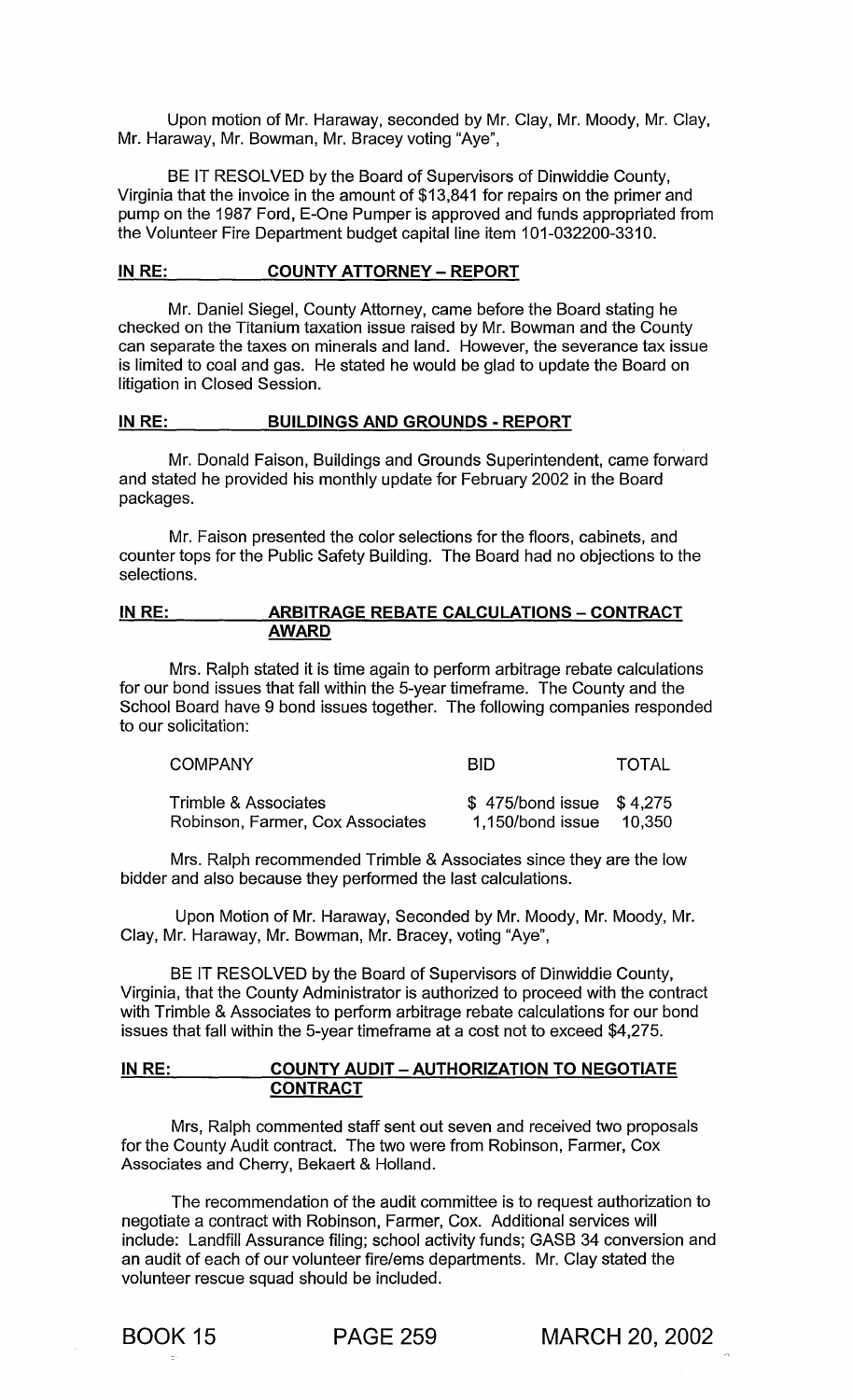Upon Motion of Mr. Clay, Seconded by Mr. Haraway, Mr. Moody, Mr. Clay, Mr. Haraway, Mr. Bowman, Mr. Bracey, voting "Aye",

BE IT RESOLVED by the Board of Supervisors of Dinwiddie County, Virginia that authorization is granted for Staff to negotiate a contract with Robinson, Farmer, Cox Associates to perform the county audit renewable annually for a five-year period.

## IN RE: PRESENTATION OF PAY PLAN, ORGANIZATIONAL STRUCTURE AND CREATION OF NEW POSITIONS

Mrs. Ralph stated in July of last year, the Board of Supervisors entered into an agreement with the Virginia Tech Institute for Innovative Governance to conduct a Classification and Pay Plan Review for the County. The study has been completed and the Board has a Resolution before it today to adopt; and if adopted, the effective date would be March 1,2002.

A sound plan is based on 4 principles:

- A. Internal equity for jobs that have a comparable work load, experience, responsibility, skill, training, and complexity
- B. Competitive with the market  $-$  to similar jobs within the labor market for which we must compete for employees
- C. Reflects the organizational values and goals  $-$  should reflect the value of the jobs and help the county achieve it's policy and fiscal goals
- D. Employee buy-in conveys to employees that their work will be appropriately rewarded - keeps good employees

The goal is for the plan to have room for growth but stay competitive for at least 3 to 5 years. Then we looked at, how do we find the most cost effective method to deliver services to Dinwiddie County citizens?

One of the major components of this study was the development of Divisions which would be mission focused and be based upon the concept of teamwork. This will provide clustering of compatible units that would produce greater focus upon their basic mission and will improve services to county residents. Every work team will be strictly accountable for meeting the goals that are set and which have been approved by the Board. The proposed structure is shown in this chart:

#### DIVISION OF PUBLIC SAFETY

This division will contain the following offices: Emergency Medical Services Fire Services **Communications** Animal Control

The only new position proposed here is the Chief of the Division.

#### DIVISION OF PLANNING & COMMUNITY SERVICES

This division will contain the following offices: Planning Zoning Code Enforcement GIS Building Inspector Recreation

BOOK 15 PAGE 259 MARCH 20, 2002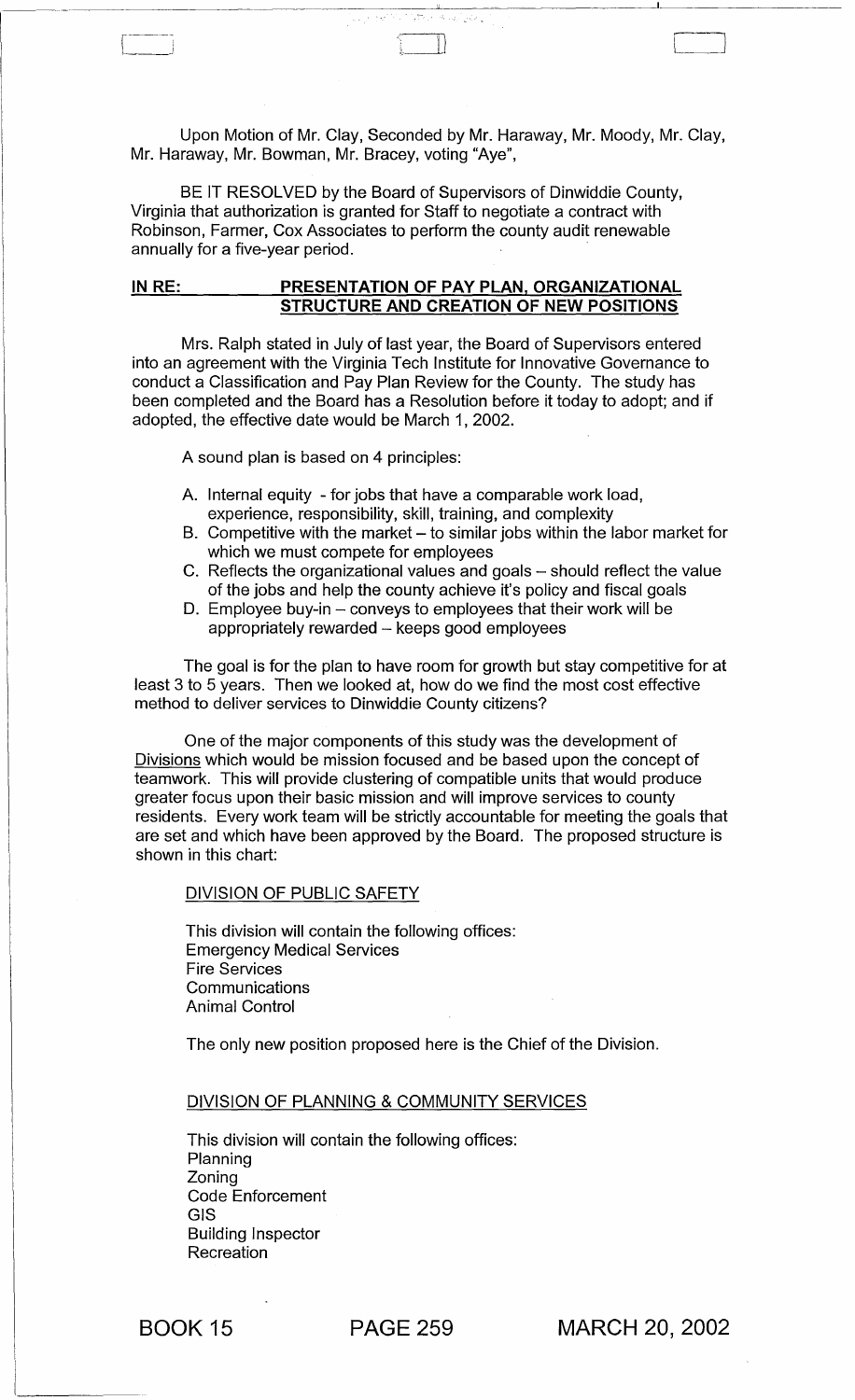The Assistant County Administrator will also serve as the Division Chief for this division. The new position here is the GIS Manager to implement and manage the GIS System.

#### DIVISION OF ADMINISTRATIVE AND COMMUNITY SERVICES

This division will contain the following offices: Purchasing Accounts Payable Human Resources Information technology Buildings and Grounds Waste Management

The new position in this division is the Human Resources Assistant.

The Pay Plan is based on a 2 1/2% increase between steps and 8% between grades just like our present plan. All employees have been placed on the pay plan and given a one step annual adjustment. The increase for employees not involved in a re-grade is approximately 3.5%. There will not be a salary increase for county employees in the next fiscal year.

Several positions were recommended for a position re-grade or reclassification. A re-grade/reclassification occurs when the duties of a position have changed as a result of additional duties being added, duties removed, or a need for higher levels of skill and expertise.

Those re-grades are as follows:

Emergency Medical Technicians - Advanced -(This is where the study originated. Very similar to teachers, we were having trouble recruiting and keeping EMS providers. This re-grade brings them in line with surrounding communities, but it is also the place where the majority of the cost lies for the implementation of the plan.)

Animal Control Officers Zoning Administrator/Senior Planner Recreation Program Coordinator Information Systems Manager Fiscal Technician - Step increase only Equipment Operators Director of Buildings and Grounds Division Chief - Administrative and Community Services

#### Cost Information

The Board included \$100,000 in this year's budget to cover the plan review and recommendations. The cost to implement the plan from March 1 , 2002 until the end of the fiscal year is \$77,960. The cost in FY 03 is \$212,504 which is a \$134,544 increase from FY 02.

The Communications Center staff has been authorized and will be funded through E911. The paid EMS Crew is on hold pending additional call information and action on the Revenue Recovery Program.

Mr. Bracey commented that the Board wanted to discuss the matter further before taking action.

Action was postponed on the adoption of the Resolution until after Closed Session.

### **IN** RE: **COUNTY ADMINISTRATOR COMMENTS**

BOOK 15 PAGE 260 MARCH 20, 2002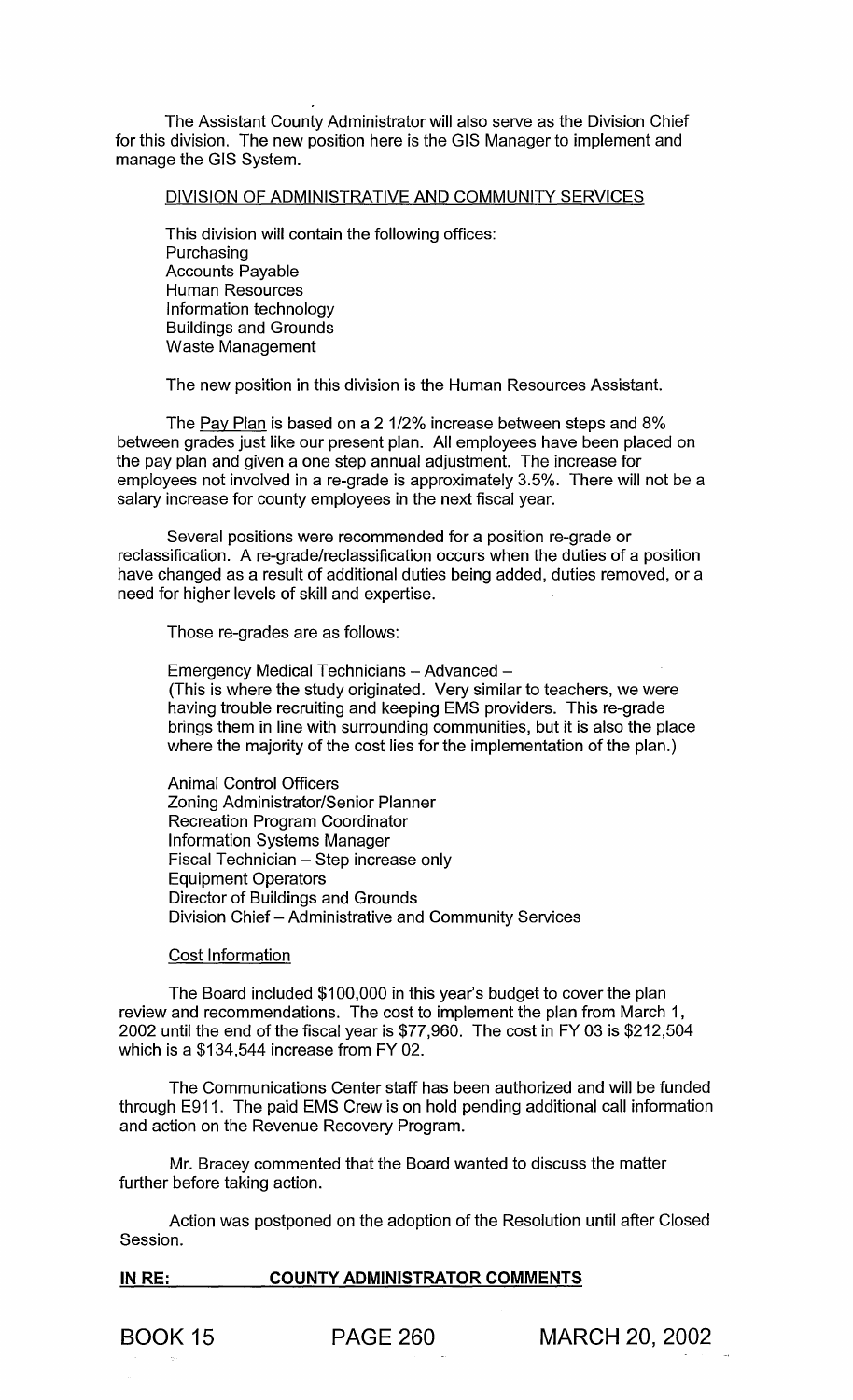1. Mrs. Ralph reported she contacted the cogeneration plant as a viable source of power for the County. They are not on line 24 hours a day and they presently are a supplier of power for an industry. However, a representative will be calling her back.

C]

2. The redistricting plan was approved by the Justice Department. There is a sixty-day period in which they reserve the right to request additional information.

#### IN RE: VIRGINIA JUVENILE COMMUNITY CRIME CONTROL ACT & THE OFFICE ON YOUTH COMMISSION **SERVICES**

Mrs. Ralph stated there is an additional budget item that Staff needs direction on. The State has placed us in a dilemma because they have cut out the funding for the Office on Youth and the VJCCCA program has been cut 52%. The VJCCCA program would need \$17,770 from the County to continue operation and keep that person in the position. If the County will provide this amount of funding, the Supervisor has pledged to have the position become more involved in monitoring the children going to the Crater Detention Home or those with the potential for being sent to the Detention Home, thereby keeping our cost down as much as possible.

Continuing she stated, my recommendation, therefore, is to provide \$40,000 to be split between VJCCCA and OYCS with these conditions: VJCCCA will take on the duty of expediting the process for the children being sent to the Crater Detention Home to either give the judge an alternative punishment or minimize their time in the facility. OYCS will receive \$20,000 with the directive to secure the remainder through grants or from the School System with the same mission to concentrate more time on those children who have already touched the court system. Again, this is in an effort to reduce the costs the County must cover with the Detention system.

Mr. Moody stated the County has a higher rate of alcoholism and drug abuse than any other locality in the area. If they can measure that then the Board needs to see some improvements or the County will not provide future funding for the programs.

There was a great deal of discussion among the Board and the County Administrator about the funding for the programs.

Upon Motion of Mr. Clay, Seconded by Mr. Haraway, Mr. Moody, Mr. Clay, Mr. Haraway, Mr. Bowman, Mr. Bracey, voting "Aye",

BE IT RESOLVED by the Board of Supervisors of Dinwiddie County, Virginia that \$40,000 will be included in the FY 03 budget and shall be split between VJCCCA and OYCS with the conditions listed above.

| IN RE: | <b>BOARD MEMBER COMMENTS</b> |
|--------|------------------------------|
|        |                              |

- Mr. Clay No Comments
- Mr. Haraway No Comments
- Mr. Moody No Comments
- Mr. Bowman No Comments

Mr. Bracey He stated the Board pulled two people out of the water today and put them on land. He commented he knew of a few others who needed help also.

BOOK 15

 $\begin{array}{c} \begin{array}{c} \begin{array}{c} \end{array} \\ \end{array} \end{array}$ 

PAGE 260 MARCH 20, 2002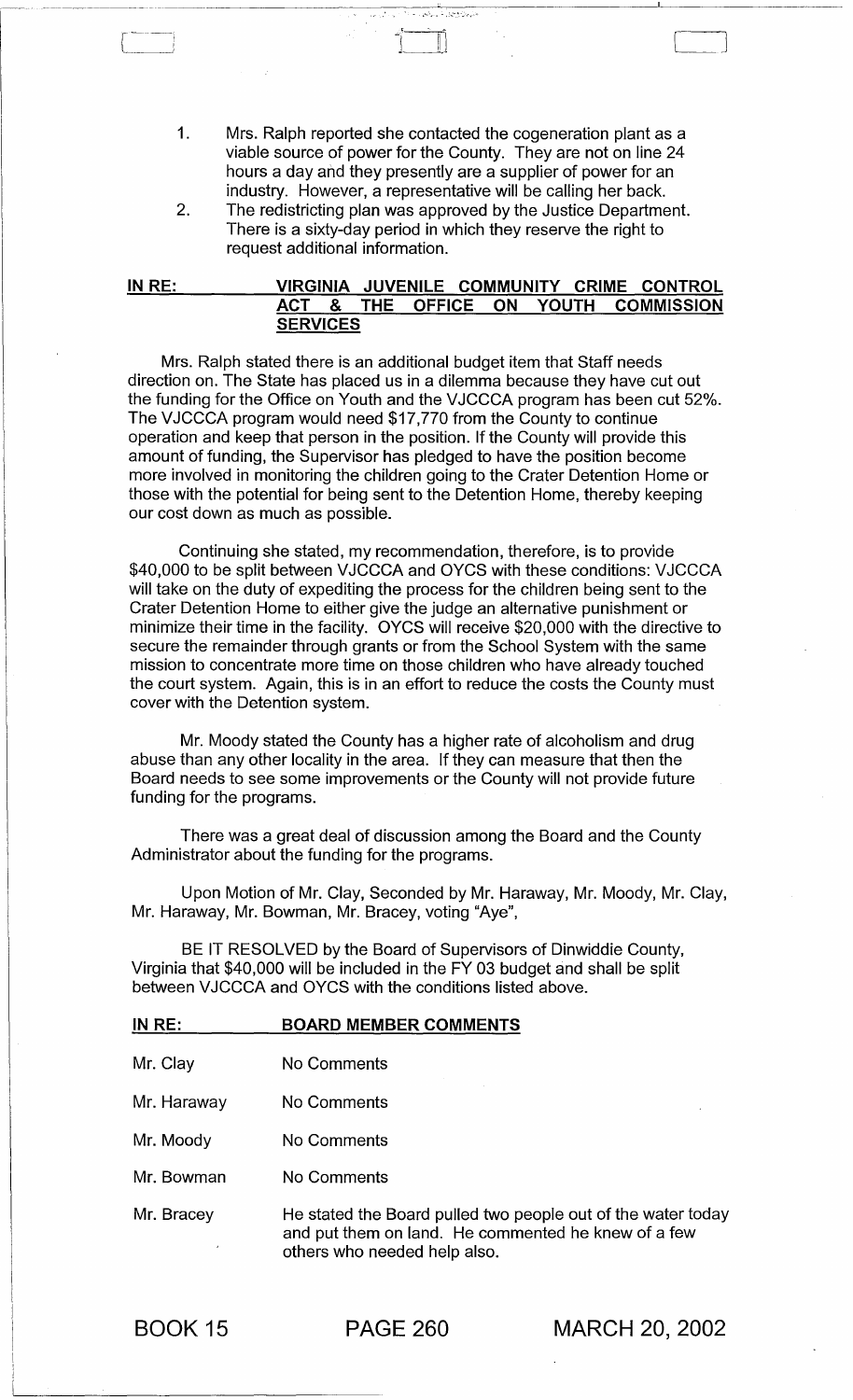#### IN RE: CLOSED SESSION

Mr. Moody stated I move to close this meeting in order to discuss matters exempt under section:

# Personnel Matters - §2.2-3711 A. 1 of the Code of Virginia Administration

# Consultation with Legal Counsel - §2.2-3711 A. 7 of the Code of Virginia

- Procurement and Sale of Property

Mr. Bowman seconded the motion. Mr. Moody, Mr. Clay, Mr. Haraway, Mr. Bowman, Mr. Bracey, voting "Aye", the Board moved into the Closed Meeting at 5:14 P.M.

A vote having been made and approved the meeting reconvened into Open Session at 7:16 P.M.

## IN RE: **CERTIFICATION**

Whereas, this Board convened in a closed meeting under § 2.2-3711 A.1 Personnel - Administration and § 2.2-3711 A.7, Legal Counsel - Procurement and Sale of Property

And whereas, no member has made a statement that there was a departure from the lawful purpose of such closed meeting or the matters identified in the motion were discussed.

Now be it certified, that only those matters as were identified in the motion were heard, discussed or considered in the meeting.

Upon Motion of Mr. Clay, Seconded by Mr. Haraway, Mr. Moody, Mr. Clay, Mr. Haraway, Mr. Bowman, Mr. Bracey, voting "Aye", this Certification Resolution was adopted.

# IN RE: RESOLUTION ADOPTING PAY PLAN. ORGANIZATIONAL STRUCTURE AND CREATION OF NEW POSITIONS

Mrs. Ralph stated you have in front of you the Resolution for Adopting the Pay Plan, Organizational Structure and the Creation of New Positions and the only change in the Resolution would be that the Departments would now be called Offices and the Pay Plan would be limited to Step O.

Upon Motion of Mr. Clay, Seconded by Mr. Haraway, Mr. Moody, Mr. Clay, Mr. Haraway, Mr. Bowman, Mr. Bracey, voting "Aye",

BE IT RESOLVED by the Board of Supervisors of Dinwiddie County, Virginia, that the following organization plan and new positions are adopted with an effective date of March 1, 2002:

A. The organization of the County shall be divided into three Divisions:

- 1. The DIVISION OF PUBLIC SAFETY which shall consist of the Offices of EMS, Fire, Communications and Animal Control.
- 2. The DIVISION OF PLANNING AND COMMUNITY DEVELOPMENT which shall consist of the Offices of Planning, Zoning, Code Enforcement, GIS, Building Inspections, and Recreation.
- 3. The DIVISION OF ADMINISTRATIVE AND COMMUNITY SERVICES which shall consist of the Offices of Purchasing & Accounts Payable,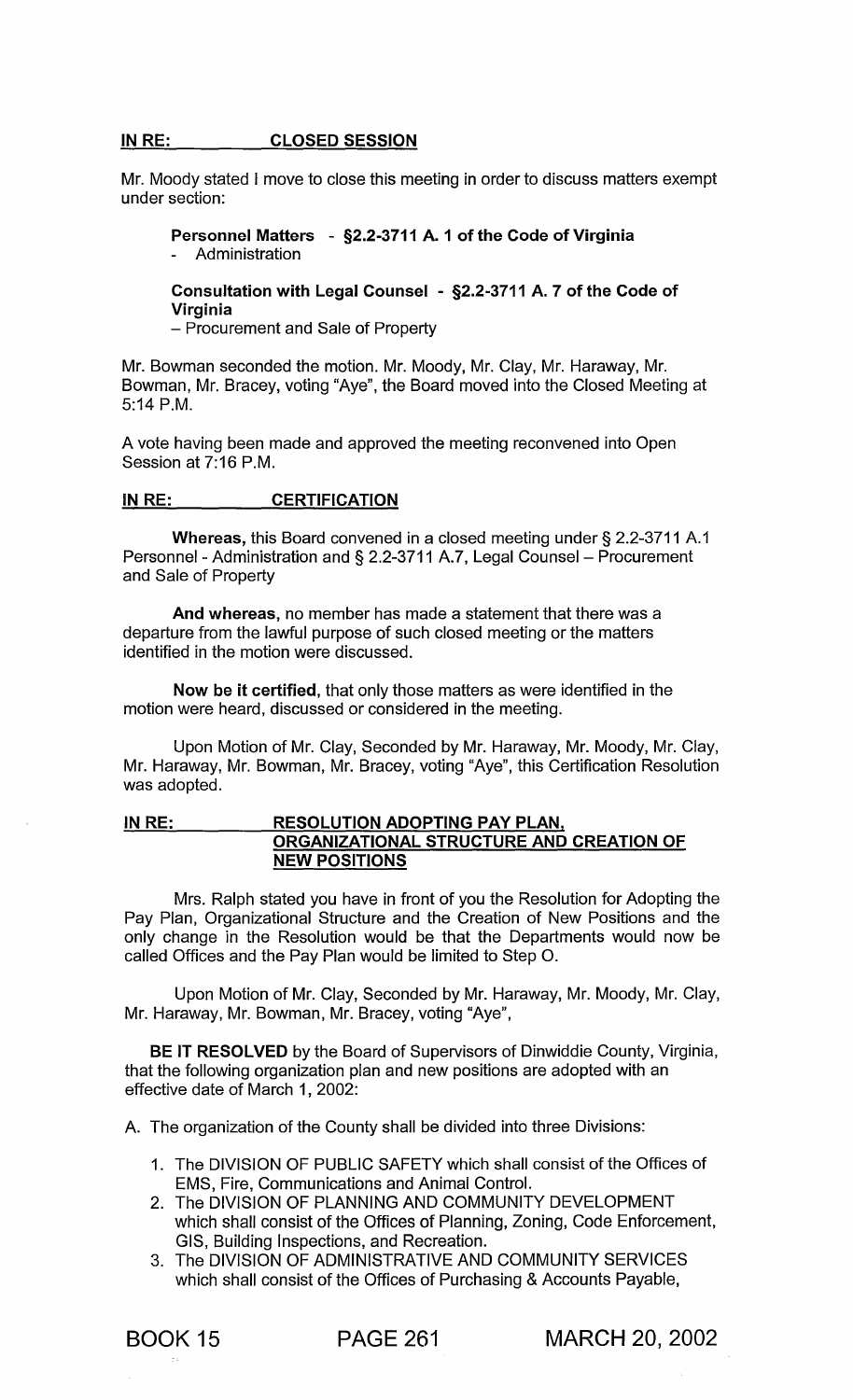Human Resources, Information Technology, Buildings & Grounds, and Waste Management.

-~--~--~------------~------~~------ --------'----.--~--~---------------

B. The organizational chart as presented to the Board and filed in the Office of the County Administrator shall establish the positions that report to each Division Chief.

r--] II)

AND BE IT FURTHER RESOLVED by the Board of Supervisors of Dinwiddie County, Virginia that the pay and classification plan as presented to the Board at its meeting on March 20, 2002 and filed with the Clerk of the Board is hereby adopted with an effective date of March 1, 2002

AND BE IT FURTHER RESOLVED by the Board of Supervisors of Dinwiddie County, Virginia that each employee shall be placed on the new pay plan with an annual adjustment with an effective date of March 1, 2002; said pay plan to have a maximum step of Step 0;

AND BE IT FURTHER RESOLVED by the Board of Supervisors of Dinwiddie County, Virginia the following position re-grades are authorized with an effective date of March 1, 2002:

> Assistant County Administrator/Division Chief - Planning and Community Development - Grade 18 to Grade 20 Emergency Medical Technician II - Grade 10 to Grade 12 Division Chief - Administrative Services - Grade 16 to Grade 18 Fiscal Technician - Grade 7C to Grade 7F Manager, Information Systems - Grade 9 to Grade 14 Director, Buildings & Grounds - Grade 15 to Grade 16 Zoning Administrator/Senior Planner - Grade 14 to Grade 15 Animal Control Officer - Grade 10 to Grade 12 Ass't. Animal Control Officer - Grade 8 to Grade 10 Animal Control Attendant - Hourly Grade 8 Animal Control Aide (Pound) - Hourly Grade 6 Equipment Operators - Grade 5 to Grade 8 Recreation Program Coordinator - Grade 8 to Grade 10

AND BE IT FURTHER RESOLVED by the Board of Supervisors of Dinwiddie County, Virginia that the following positions within the organization plan are authorized to be advertised and filled immediately:

> Assistant County Administrator/Division Chief for Planning and Community Development Human Resources Assistant - Grade 8;

AND BE IT FURTHER RESOLVED by the Board of Supervisors of Dinwiddie County, Virginia that the following positions shall be advertised and filled no later than July 1, 2002:

> Division Chief, Division of Public Safety - Grade 18 GIS Manager - Grade 15

This resolution shall take effect immediately.

IN RE: RESOLUTION APPOINTING COUNTY ADMINISTRATOR

Upon Motion of Mr. Clay, Seconded by Mr. Haraway, Mr. Moody, Mr. Clay, Mr. Haraway, Mr. Bowman, Mr. Bracey, voting "Aye",

BE IT RESOLVED by the Board of Supervisors of Dinwiddie County, Virginia, that Wendy Weber Ralph is hereby appointed as County Administrator and shall assume all the responsibilities of that office on April 1, 2002.

.' ..